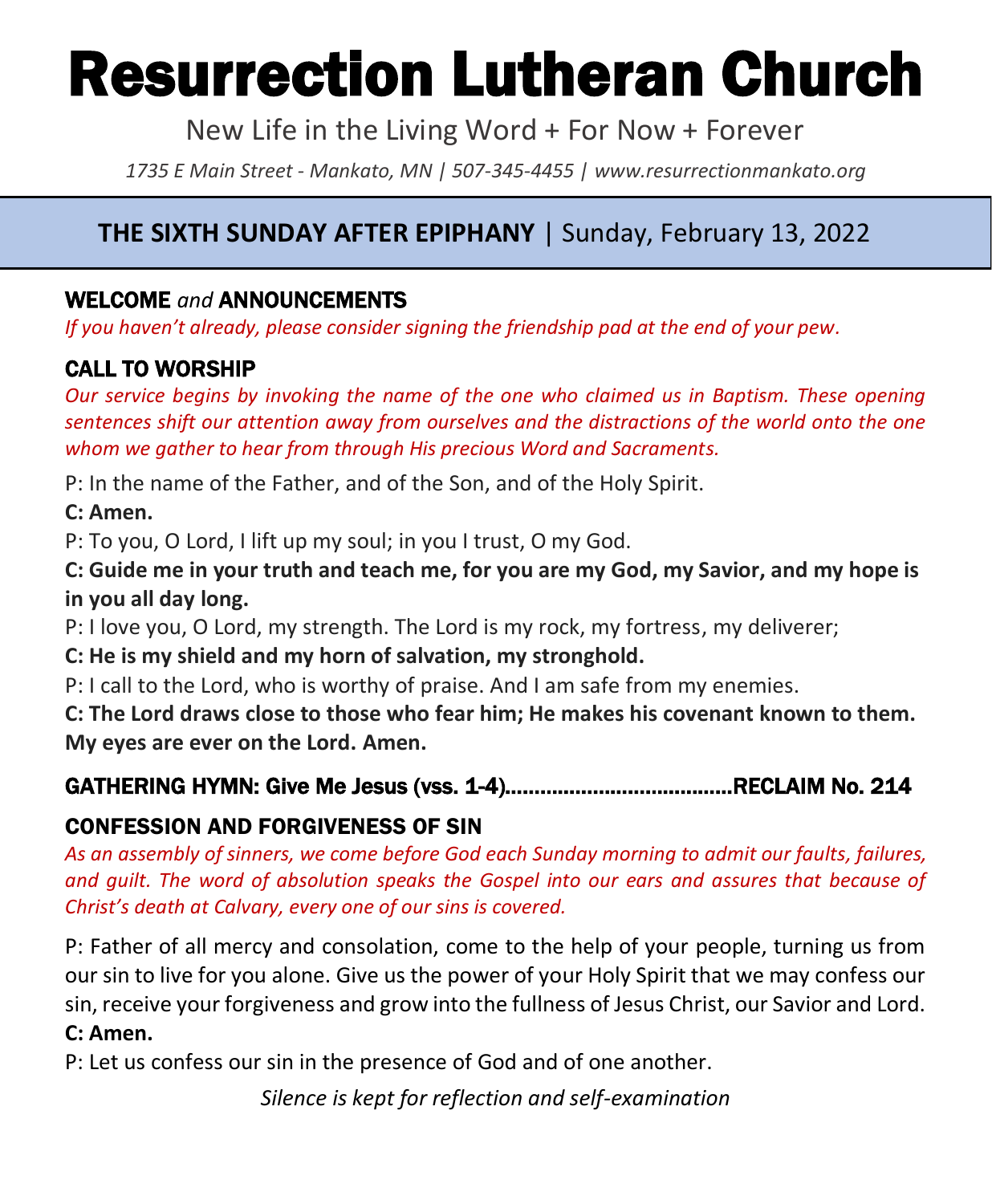P: Most merciful God,

**C: We have sinned against you in thought, word, and deed, and are not worthy to be called your children. Have mercy on us and turn us from our sinful ways. Bring us back to you as those who were once dead but now have life, through our Savior Jesus Christ. Amen.**

P: The Lord is gracious and full of compassion, slow to anger and abounding in love. Through the Holy Spirit God gives life, freedom from the power of sin, and resurrection from the dead. In the name of Jesus Christ, your sins are forgiven. Live and walk in the newness of life.

#### **C: Amen.**

#### THE HYMN OF GLORY

*These words are a response to the gracious and steadfast mercy of God, who pours out his love on undeserving sinners. Together we lift our voices in a song of praise to the trinity – Father, Son and Holy Spirit – for the gift of salvation and new life.* 



#### PRAYER OF THE DAY

P: The Lord be with you.

#### **C: And also with you.**

P: Let us pray…

**All: Almighty God, you are the strength of all who put their trust in you. Because of the weakness of our human nature we can do no good thing apart from you. Help us to keep your Word, that we may receive the blessings you so freely give to those who love you. Make us like trees planted by flowing streams, that we would thrive in your love and**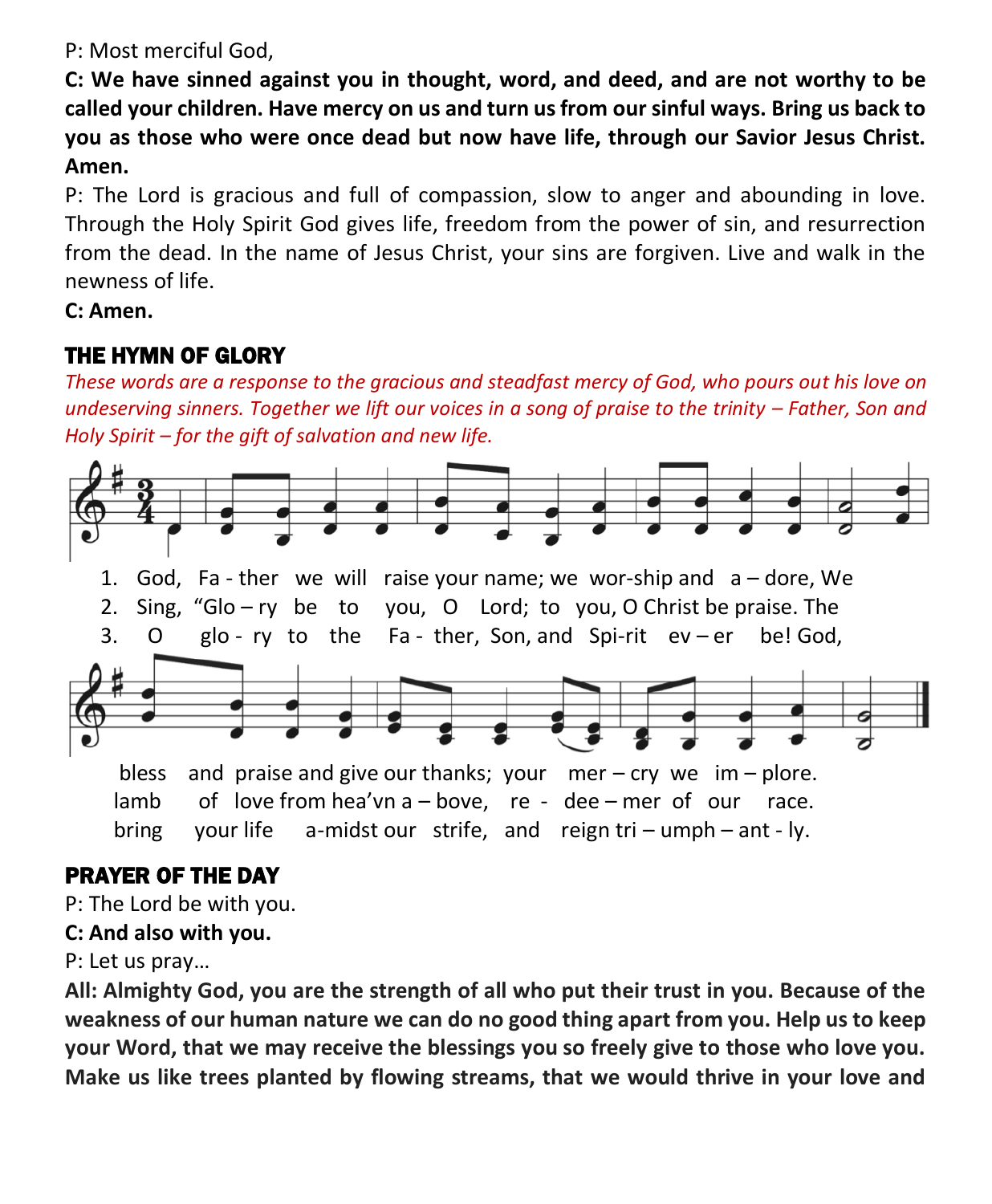**keep your commandments all our days. We pray this through Jesus Christ our Lord. Amen.**

#### CHILDREN'S SERMON

#### FIRST READING: Jeremiah 17:5-8 (ESV)

*Jeremiah prophecies against Judah. Their sin of idolatry caused the Lord to be so angry that he threatened to turn them over to their enemies. Those whose hearts have turned away from God will be cursed. Those who trust in the Lord will be blessed like trees planted by water.* 

<sup>5</sup>Thus says the Lord: "Cursed is the man who trusts in man and makes flesh his strength, whose heart turns away from the Lord. <sup>6</sup>He is like a shrub in the desert, and shall not see any good come. He shall dwell in the parched places of the wilderness, in an uninhabited salt land. <sup>7</sup>"Blessed is the man who trusts in the Lord, whose trust is the Lord. <sup>8</sup>He is like a tree planted by water, that sends out its roots by the stream, and does not fear when heat comes, for its leaves remain green, and is not anxious in the year of drought, for it does not cease to bear fruit."

R: The Word of the Lord.

**C: Thanks be to God!** 

#### RESPONSIVE READING: Psalm 1 (ESV)

*Blessed are those who do not keep company with scoffers but who delight in the Lord. They shall be like trees planted by the waters, bearing fruit in due season.*

R: Blessed is the man who walks not in the counsel of the wicked, nor stands in the way of sinners, nor sits in the seat of scoffers;

**C: but he delights in the law of the Lord and on his law he meditates day and night.**

R: He is like a tree planted by streams of water that yields its fruit in its season, and its leaf does not wither. In all that he does, he prospers.

**C: The wicked are not so, but are like chaff that the wind drives away.**

R: Therefore the wicked will not stand in the judgment, nor sinners in the congregation of the righteous;

**C: for the Lord knows the way of the righteous but the way of the wicked perishes.**

R: The Word of the Lord.

**C: Thanks be to God!** 

#### SECOND READING: 1 Corinthians 15:12-20 (ESV)

*Paul addressed those questioning Jesus' resurrection. If Christ was not raised from the dead, then our faith is in vain. If Jesus was never raised from the dead, then we are still captive to sin. However, Paul asserted, Jesus has indeed been raised from the dead!*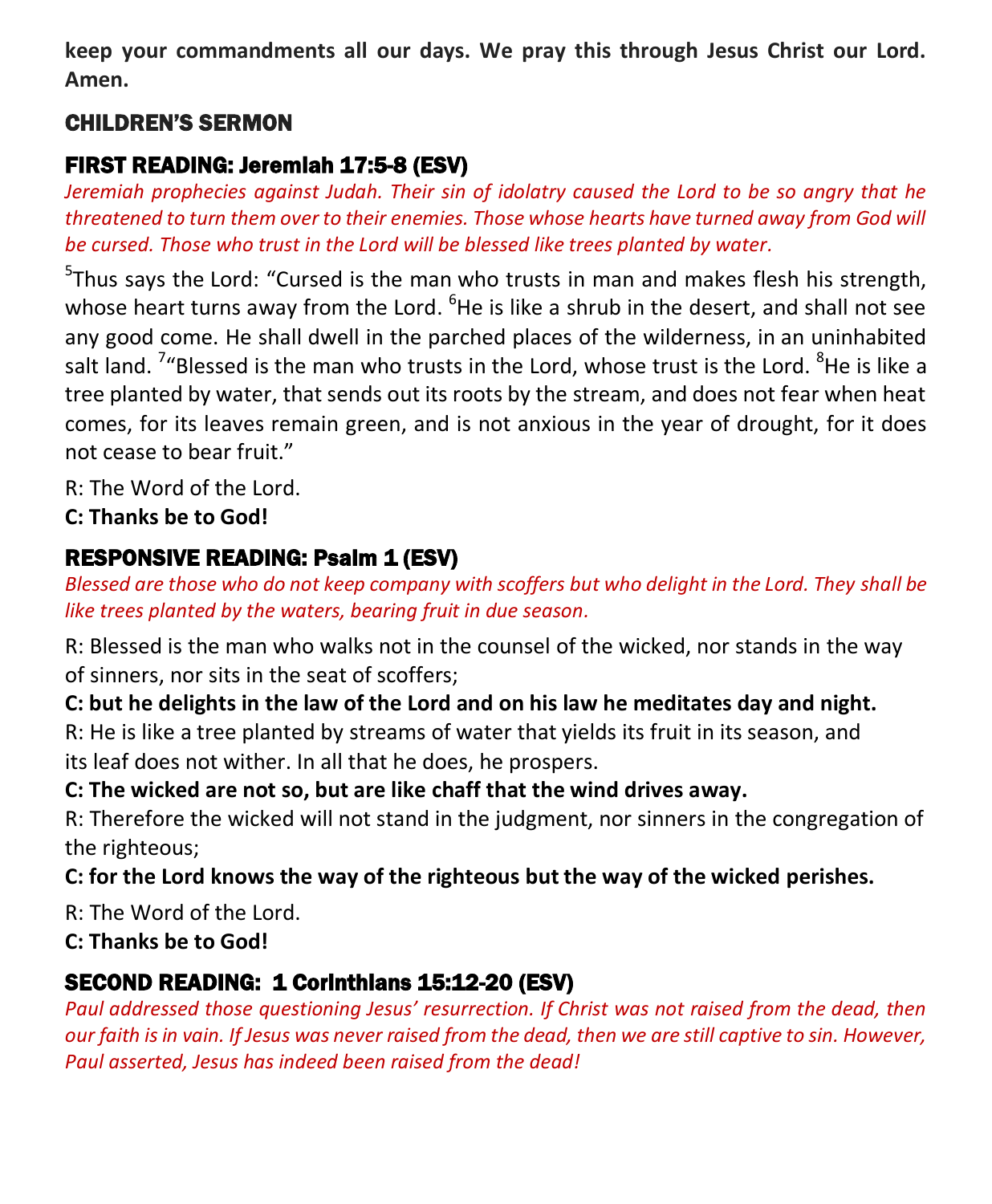$12$ Now if Christ is proclaimed as raised from the dead, how can some of you say that there is no resurrection of the dead?  $^{13}$ But if there is no resurrection of the dead, then not even Christ has been raised.  $^{14}$ And if Christ has not been raised, then our preaching is in vain and your faith is in vain. <sup>15</sup>We are even found to be misrepresenting God, because we testified about God that he raised Christ, whom he did not raise if it is true that the dead are not raised.  $^{16}$ For if the dead are not raised, not even Christ has been raised.  $^{17}$ And if Christ has not been raised, your faith is futile and you are still in your sins. <sup>18</sup>Then those also who have fallen asleep in Christ have perished.  $^{19}$ If in Christ we have hope in this life only, we are of all people most to be pitied.  $^{20}$ But in fact Christ has been raised from the dead, the firstfruits of those who have fallen asleep.

R: The Word of the Lord.

**C: Thanks be to God!** 



#### THE GOSPEL ACCLAMATION

#### GOSPEL READING: Luke 6:17-26 (ESV)

P: The Holy Gospel according to Saint Luke, the 6<sup>th</sup> Chapter.

#### **C: Glory to you, O Lord!**

 $17$ And he came down with them and stood on a level place, with a great crowd of his disciples and a great multitude of people from all Judea and Jerusalem and the seacoast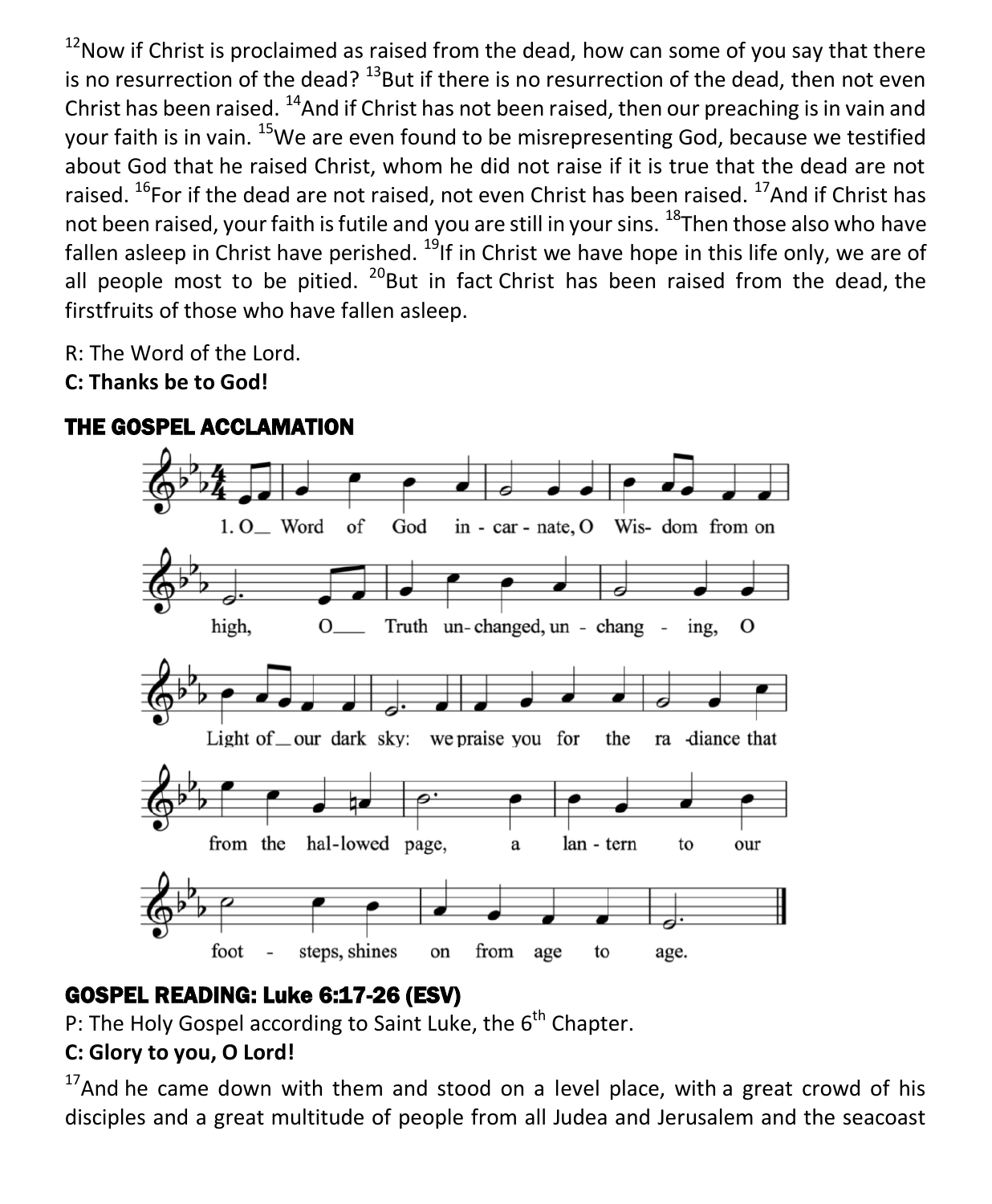of Tyre and Sidon, <sup>18</sup>who came to hear him and to be healed of their diseases. And those who were troubled with unclean spirits were cured.  $^{19}$ And all the crowd sought to touch him, for power came out from him and healed them all.  $^{20}$ And he lifted up his eyes on his disciples, and said: "Blessed are you who are poor, for yours is the kingdom of God.  $21$ Blessed are you who are hungry now, for you shall be satisfied. Blessed are you who weep now, for you shall laugh.  $^{22}$ Blessed are you when people hate you and when they exclude you and revile you and spurn your name as evil, on account of the Son of Man!<sup>23</sup>Rejoice in that day, and leap for joy, for behold, your reward is great in heaven; for so their fathers did to the prophets.  $^{24}$ But woe to you who are rich, for you have received your consolation.  $^{25}$ Woe to you who are full now, for you shall be hungry. Woe to you who laugh now, for you shall mourn and weep. <sup>26</sup>Woe to you, when all people speak well of you, for so their fathers did to the false prophets.

P: This is the Gospel of our Lord! **C: Praise to you, O Christ!** 

#### **SERMON**

#### HYMN OF THE DAY: Lord, Whose Love in Humble Service *(see back of bulletin)*



#### OFFERING *and* OFFERING RESPONSE

*As the usher brings forward the offering,* please stand to *sing:*

#### THE APOSTLES' CREED

*Having heard the Word of God, we respond with these words. By confessing one of the Church's most ancient and historic creeds, we express our unity in the faith; the same faith the universal body of Christ has confessed throughout countless generations of believers.* 

**I believe in God the Father almighty, creator of heaven and earth.**

**I believe in Jesus Christ, his only Son our Lord. He was conceived by the power of the Holy Spirit, and born of the virgin Mary. He suffered under Pontius Pilate, was crucified, died, and was buried. He descended into hell. On the third day he rose again. He ascended**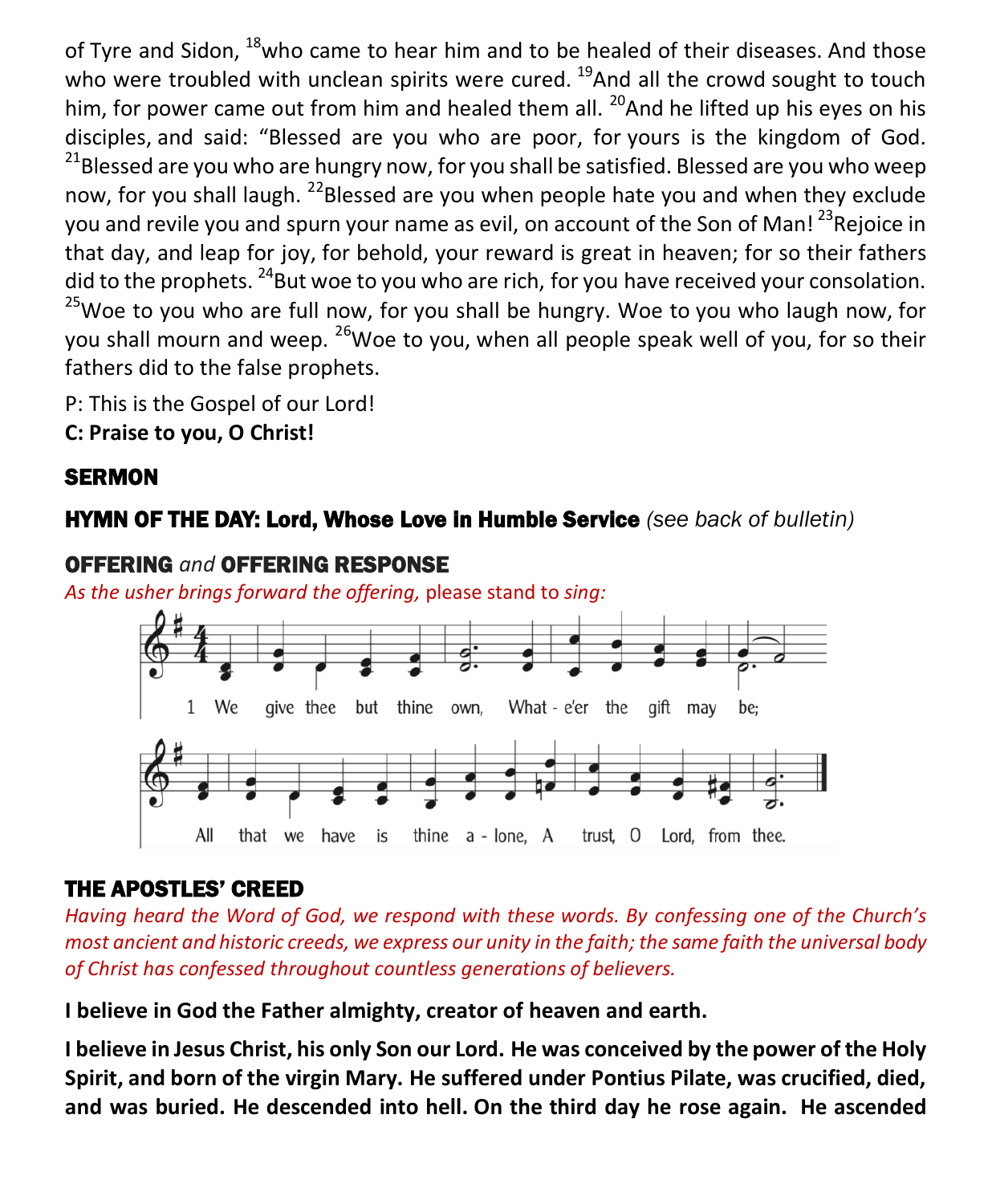**into heaven, and is seated at the right hand of the Father. He will come again to judge the living and the dead.**

**I believe in the Holy Spirit, the holy Christian Church, the communion of saints, the forgiveness of sins, the resurrection of the body, and the life everlasting. Amen**

#### PRAYERS OF THE PEOPLE

Each petition ends with the words *Lord, in your mercy*. Respond by saying *Hear our prayer.*

#### LORD'S PRAYER

**C: Our Father, who art in heaven, hallowed be thy name, thy kingdom come, thy will be done, on earth as it is in heaven. Give us this day our daily bread; and forgive us our trespasses, as we forgive those who trespass against us; and lead us, not into temptation, but deliver us from evil. For thine is the kingdom, and the power, and the glory, forever and ever. Amen.**

#### BENEDICTION

SENDING HYMN: Lord of All Hopefulness……………………………………RECLAIM No. 200

#### DISMISSAL

P: Go in peace, loving and serving in the name of our crucified and risen Lord. **C: Thanks be to God!**

**\_\_\_\_\_\_\_\_\_\_\_\_\_\_\_\_\_\_\_\_\_\_\_\_\_\_\_\_\_\_\_\_\_\_\_\_\_\_\_\_\_\_\_\_\_\_\_\_\_\_\_\_\_\_\_\_\_\_\_\_\_\_\_\_\_\_**

#### POSTLUDE

#### THIS WEEK AT RESURRECTION LUTHERAN

| Sunday    | Feb. 13 | 9:30am             | Worship                      |
|-----------|---------|--------------------|------------------------------|
|           |         | 10:30am            | Fellowship                   |
|           |         | 5:30 <sub>pm</sub> | Valentine's Banquet          |
| Monday    | Feb. 14 | 10:00am            | <b>Morning Prayer</b>        |
| Wednesday | Feb. 16 | Noon               | Lectionary Lunch             |
|           |         | 1:15 <sub>pm</sub> | Women's Bible Study          |
|           |         | 5:30pm             | <b>Choir Rehearsal</b>       |
|           |         | 6:30pm             | Adult Bible Study            |
| Thursday  | Feb. 17 | 8:00am             | Men's Bible Study            |
| Saturday  | Feb. 19 | 10:00am            | Baby Shower for Ruth Deutsch |
| Sunday    | Feb. 20 | 9:30am             | Worship                      |
|           |         | 10:30am            | Fellowship                   |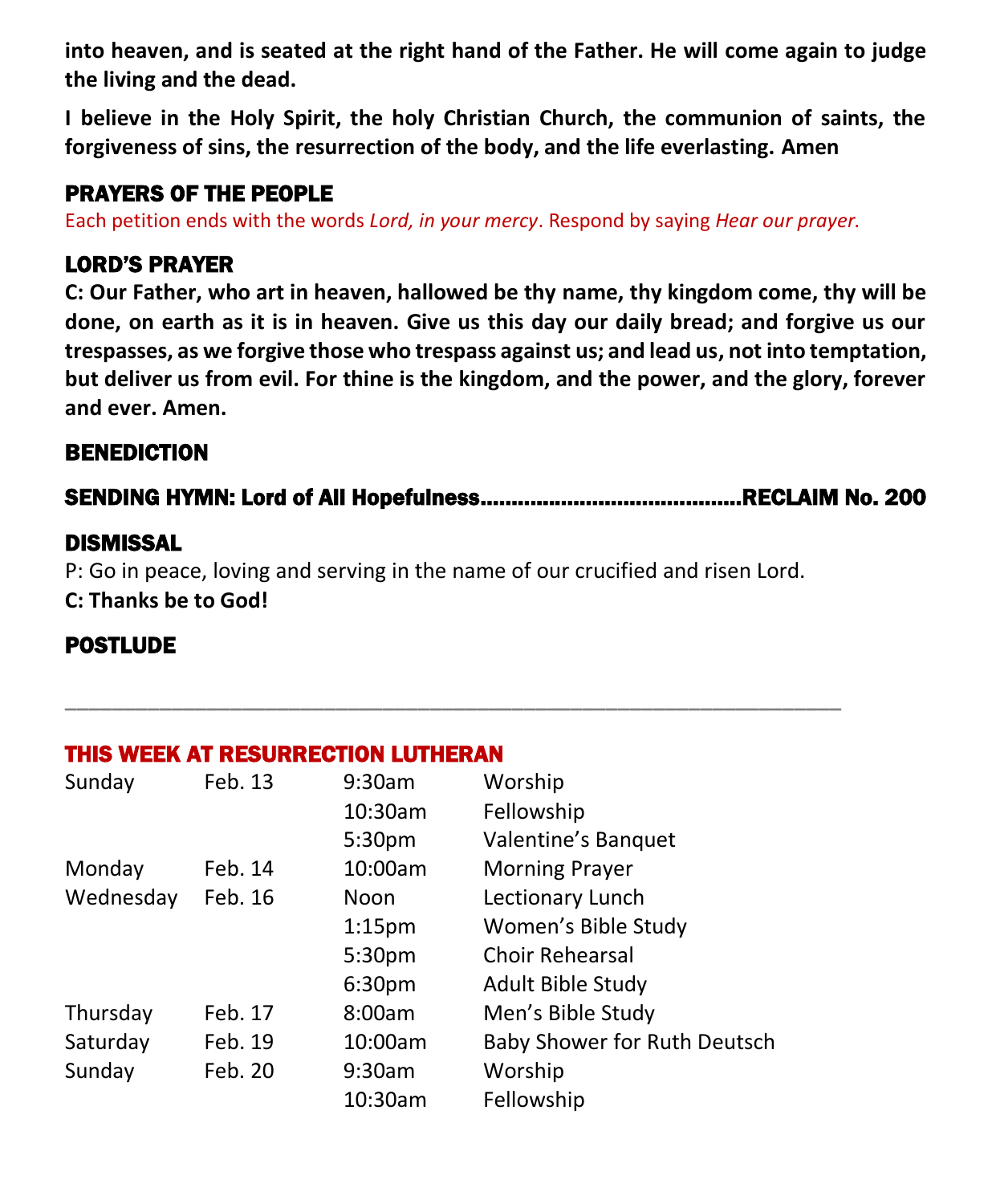### **ANNOUNCEMENTS**

**Welcome to Worship!** Resurrection Lutheran Church is a Christ-centered and crossfocused member congregation of Lutheran Congregations in Mission for Christ. To learn more about our association of churches please visit *[www.lcmc.net.](http://www.lcmc.net/)* 

**Tithes and Offerings:** Thank-you for your generous financial gifts to further the mission of Resurrection Lutheran Church. An offering plate is located in the narthex.

**Friendship Pad:** Members and visitors are encouraged to sign the friendship pad at the end of your pew before the service begins or during announcements. This allows us to fully appreciate those with us in worship and better connect with our guests.

**Please remember the following in your prayers:** Paul & Donna Bjur, Ted Glaser and Joie Berglin. Please also remember our **homebound members** and those living in **assisted living facilities**: Ione Benshoof, Deb Bjur, Dorothy Enfield, Arlene Harlow, Polly Marshall, Ruth Davidson, Marlene Kunard and Betty Purrington.

WOW will be hosting a **baby shower** for Sarah Deutsch, wife of Pastor Aaron, this Saturday February 19<sup>th</sup> at 10:00am. While gifts are not necessary or expected, Aaron and Sarah would perhaps most appreciate HyVee or Target gift cards for groceries and other newborn supplies. Come, join the fun and meet Ruth Eileen.

**Volunteers Needed:** A variety of people are needed to work behind the scenes before and during worship to make Sunday mornings happen. Are you interested in greeting, reading, or assisting with the Lord's Supper? A sign-up sheet for next month's Sunday morning assistants can be found in the narthex.

For those who pre-registered: please remember the **Valentine's Banquet** will be held tonight in the downstairs fellowship hall. The meal will be served at 5:30pm.

#### COPYRIGHT

*Portions of today's service were written by Rev. Cathy Ammlung*

#### THOSE SERVING TODAY

Pastor: Rev. Aaron L. Deutsch **Keyboardist: Nikki Basel Reader:** Mike Youngerberg **Ushers:** Ron and Susan Brooks **Greeters:** Harvard and Karen Jaeck **Tech Team:** Mike and Vicki Youngerberg **Ministers:** Every member of Resurrection Lutheran

#### CONTACT OUR PASTOR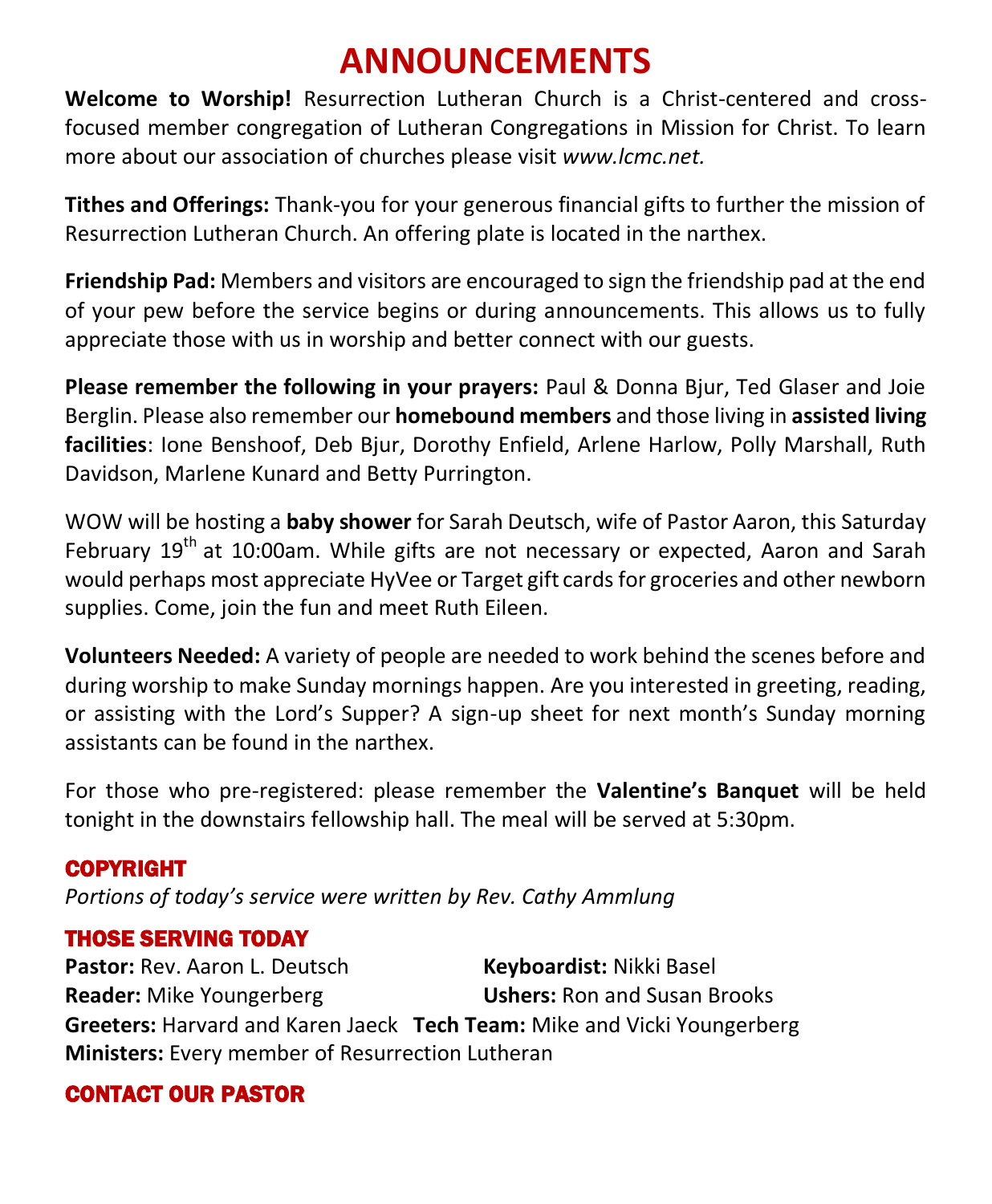**Cell Phone:** 605-742-4469 **Email:** [aaron.lee.deutsch@gmail.com](mailto:aaron.lee.deutsch@gmail.com)

## Lord, Whose Love in Humble Service